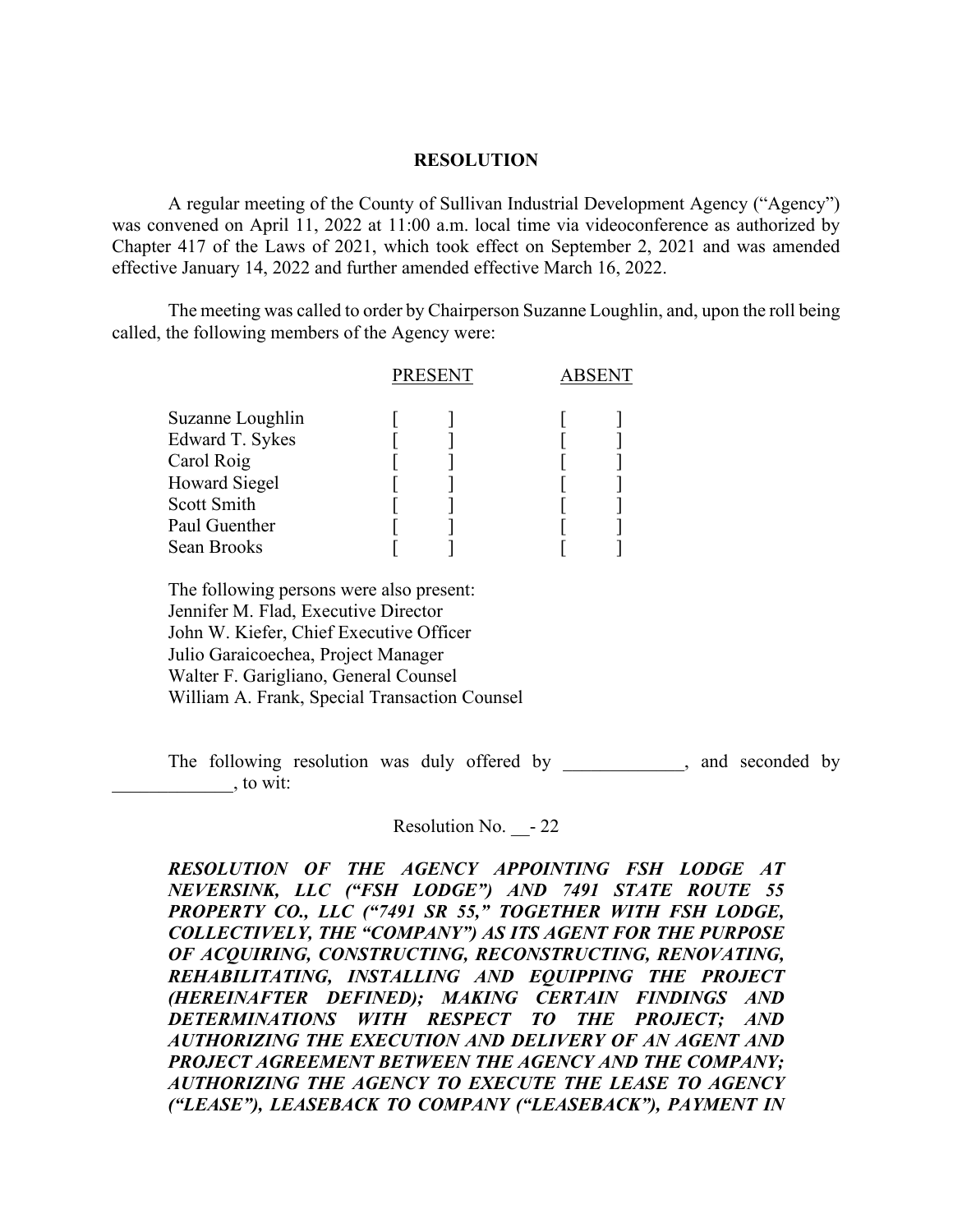## *LIEU OF TAX AGREEMENT ("PILOT AGREEMENT") AND RELATED DOCUMENTS WITH RESPECT TO THE ACQUISITION, CONSTRUCTION, RECONSTRUCTION, RENOVATION, REHABILITATION, INSTALLATION AND EQUIPPING OF THE PROJECT*

*WHEREAS,* by Title 1 of Article 18-A of the General Municipal Law of the State of New York ("State"), as amended, and Chapter 560 of the Laws of 1970 of the State, as amended and codified as Section 960 of the General Municipal Law (collectively, the "Act"), the Agency was created with the authority and power to own, lease and sell property as authorized by the Act; and

*WHEREAS*, on or about March 15, 2022, the Company presented an application to the Agency ("Application"), a copy of which is on file at the office of the Agency, requesting that the Agency consider undertaking a project consisting of the: (i) acquisition, construction, reconstruction, renovation, rehabilitation, installation and equipping of nine (9) existing buildings aggregating approximately  $30,000 +$ - square feet, intended to be used as a wellness retreat including thirty-four (34) guest rooms, spa, restaurant and related amenities ("Buildings") situate on two (2) parcels of real estate consisting of approximately 229.5+/- acres located at 7491 State Route 55 and Seeman Road, Town of Neversink ("Town"), County of Sullivan ("County"), State of New York and identified on the Town tax map as Section 30, Block 1, Lots 39.1 and 39.3 ("Land"); (ii) acquisition, construction and installation thereon and therein of certain furniture, fixtures, machinery, equipment and tools ("Equipment"); (iii) construction of improvements to the Buildings, the Land and the Equipment (collectively, the Buildings, the Land and the Equipment are referred to as the "Project"); and (iv) lease of the Project from the Agency to the Company; and

*WHEREAS*, it is contemplated that the Agency will (i) designate the Company as its agent for the purpose of reconstructing, renovating, rehabilitating, installing and equipping the Project; (ii) negotiate and enter into an Agent and Project Agreement, the Lease, the Leaseback and the PILOT Agreement with the Company (collectively, the "Transaction Documents"); (iii) hold a leasehold interest in the Land, the improvements and personal property thereon which constitute the Project; and (iv) provide financial assistance to the Company in the form of (a) sales tax exemption for purchases related to the reconstruction, renovation, rehabilitation, installation and equipping of the Project; (b) a real property tax abatement on increased value resulting from improvements to the Land through the PILOT Agreement, which Agreement shall include language permitting the Company to seek enhanced benefits, in accordance with the Agency's recently amended Tourism Industry Program in the event that the Company or any entity acting on the Company's behalf, applies to the appropriate governmental authorities and receives all necessary approvals to develop, through construction or renovation, market rate workforce housing at a location at or within twenty-five (25) miles of the Project site, with said location to be determined at a future date, and such market rate workforce housing is actually developed; and (c) a mortgage tax exemption for financing related to the Project; and

*WHEREAS*, the total financial assistance being contemplated by the Agency is greater than \$100,000; and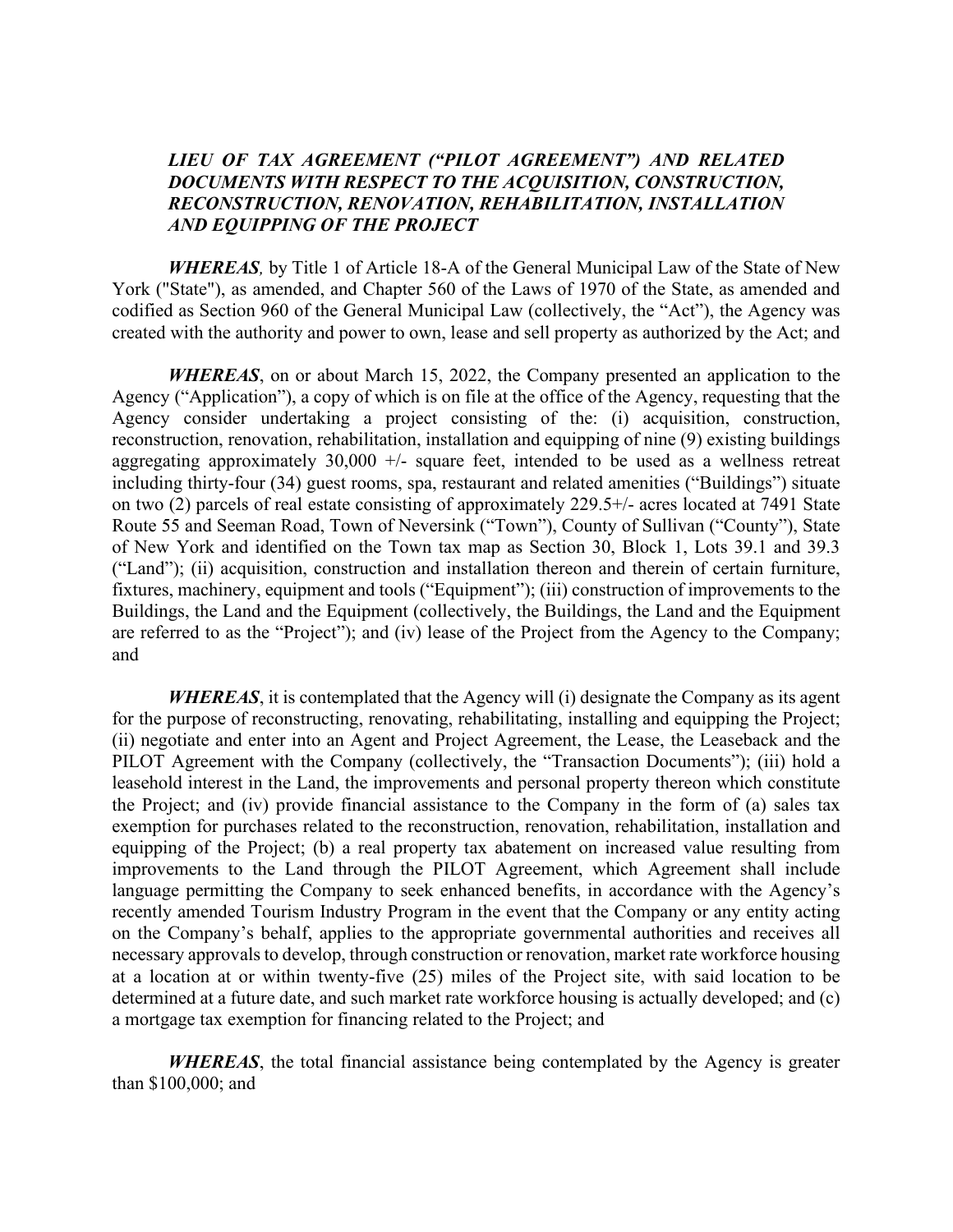*WHEREAS*, the Agency determined that the Application which involves the adaptive reuse of the existing buildings is a Type II Action under SEQR and no further action is required; and

*WHEREAS*, the Agency has given due consideration to the Application of the Company and to representations by the Company that the proposed financial assistance is an inducement to the Company to undertake the Project; and

*WHEREAS*, the Agency has considered the following matters as more fully set forth in its Uniform Tax Exemption Policies:

- A. Permanent private sector job creation and retention;
- B. Estimated value of the tax exemption;
- C. Whether the affected taxing jurisdictions shall be reimbursed by the Company if the Project does not fulfill the purposes for which the exemption was granted;
- D. Impact of Project on existing and proposed business or economic development projects;
- E. The amount of private sector investment generated or likely to be generated by the Project;
- F. Demonstrated public support for the Project;
- G. Likelihood of accomplishing the Project in a timely fashion;
- H. Environmental impact;
- I. Extent to which the Project will require additional services including, but not limited to educational, police, transportation, EMS and fire;
- J. Extent to which the Project will provide additional revenues; and
- K. Extent to which the Project will serve the public purposes of the Act by preserving permanent, private sector jobs or increasing the overall number of permanent, private sector jobs in the State;

## ; and

*WHEREAS*, the Agency desires to encourage the Company to advance the job opportunities, health, general prosperity and economic welfare of the people of Sullivan County, New York by providing the contemplated financial assistance and undertaking the Project; and

*WHEREAS*, the Executive Director has negotiated the Transaction Documents with the Company; and

*WHEREAS*, the Transaction Documents have been prepared by Agency Special Transaction Counsel.

## *NOW, THEREFORE, BE IT RESOLVED BY THE MEMBERS OF THE AGENCY AS FOLLOWS*:

Section 1. The Company has presented to the Agency, among other things:

(A) An Application in form acceptable to the Agency and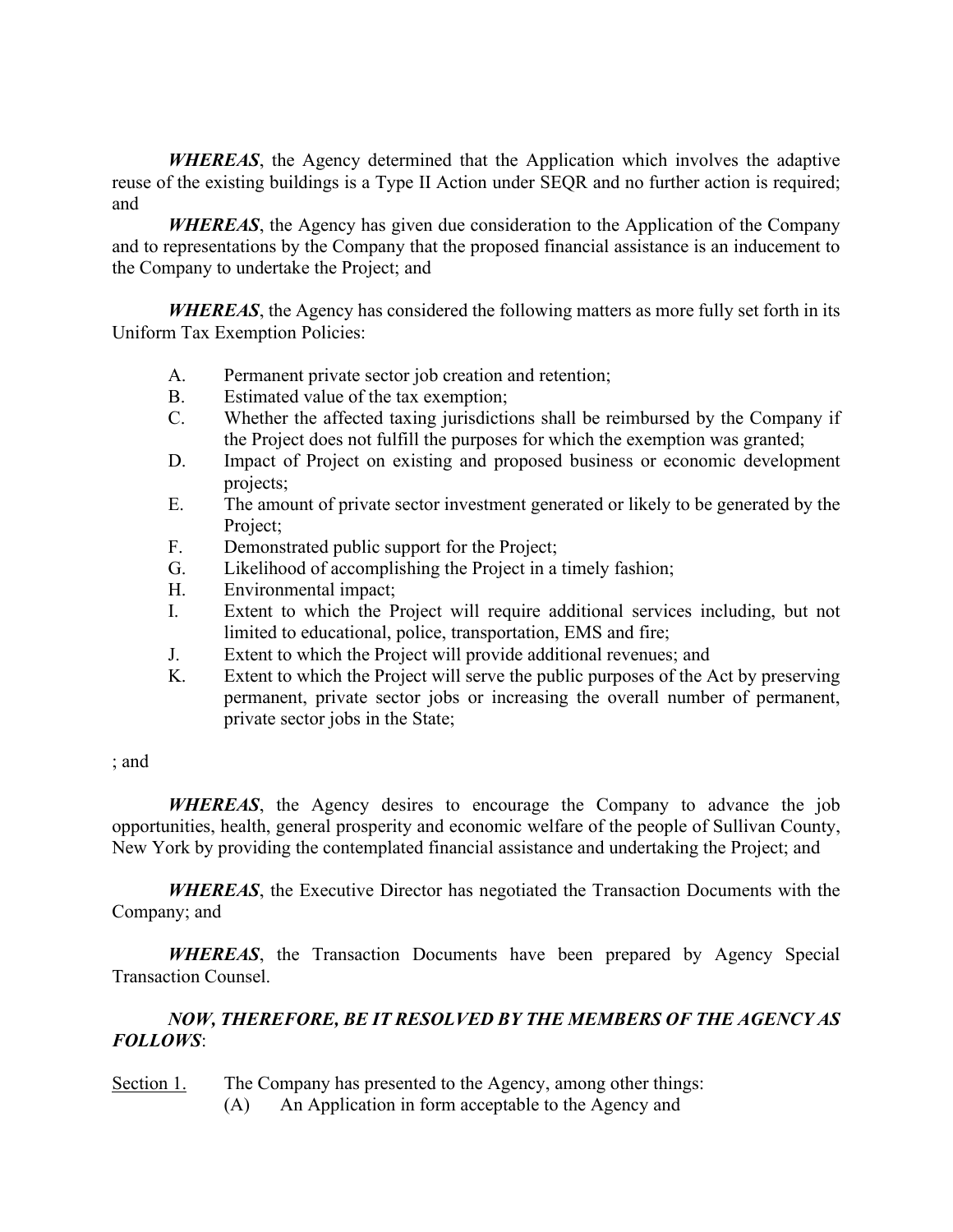- (B) A Cost/Benefit Analysis relating to the proposed financial assistance.
- Section 2. Based upon (i) the representations made by the Company to the Agency and (ii) related documents, the Agency hereby determines that:
	- (A) The Project consists of the adaptive reuse of existing buildings;
	- (B) The Project is a Type II action under SEQR 6 NYCCR  $617.5(c)(2)$  and accordingly, no further action is needed; and
	- (C) The Project qualifies for financial assistance under the Agency's Uniform Tax Abatement Policy.

A copy of this resolution, together with the attachments thereto, shall be placed on file in the office of the Agency where the same shall be available for public inspection during business hours.

- Section 3. The Agency has determined that the proposed financial assistance exceeds the sum of \$100,000.00 and therefore a public hearing on due notice was held on April 11, 2022 at 8:30 a.m., local time, in the Board Room at the Town of Neversink Town Hall, 273 Main Street, Grahamsville, New York at which hearing comments relating to the proposed financial assistance were solicited. Said public hearing was open to the general public and public notice of the time and place of said public hearing was duly given in accordance with the applicable provisions of the General Municipal Law of the State.
- Section 4. Based upon representations made by the Company to the Agency, the Agency hereby makes, finds and determines as follows:
	- (A) By virtue of the Act, the Agency has been vested with all powers necessary and convenient to carry out and effectuate the purposes and provisions of the Act and to exercise all powers granted to it under the Act;
	- (B) It is desirable and in the public interest for the Agency to (i) acquire an interest in the Land and to take a leasehold interest in the improvements and personal property constituting the Project; (ii) appoint the Company as its agent for purposes of reconstructing, renovating, rehabilitating, installing and equipping the Project, and (iii) lease the Land, improvements and personal property constituting the Project to the Company pursuant to the Lease and the Leaseback, subject to the PILOT Agreement;
	- (C) The Agency has the authority to take the actions contemplated therein under the Act; and
	- (D) The action to be taken by the Agency will induce the Company to develop the Project, thereby increasing employment opportunities in the County and otherwise furthering the purposes of the Agency as set forth in the Act.
- Section 5. Subject to the Company executing an Agent and Project Agreement in form and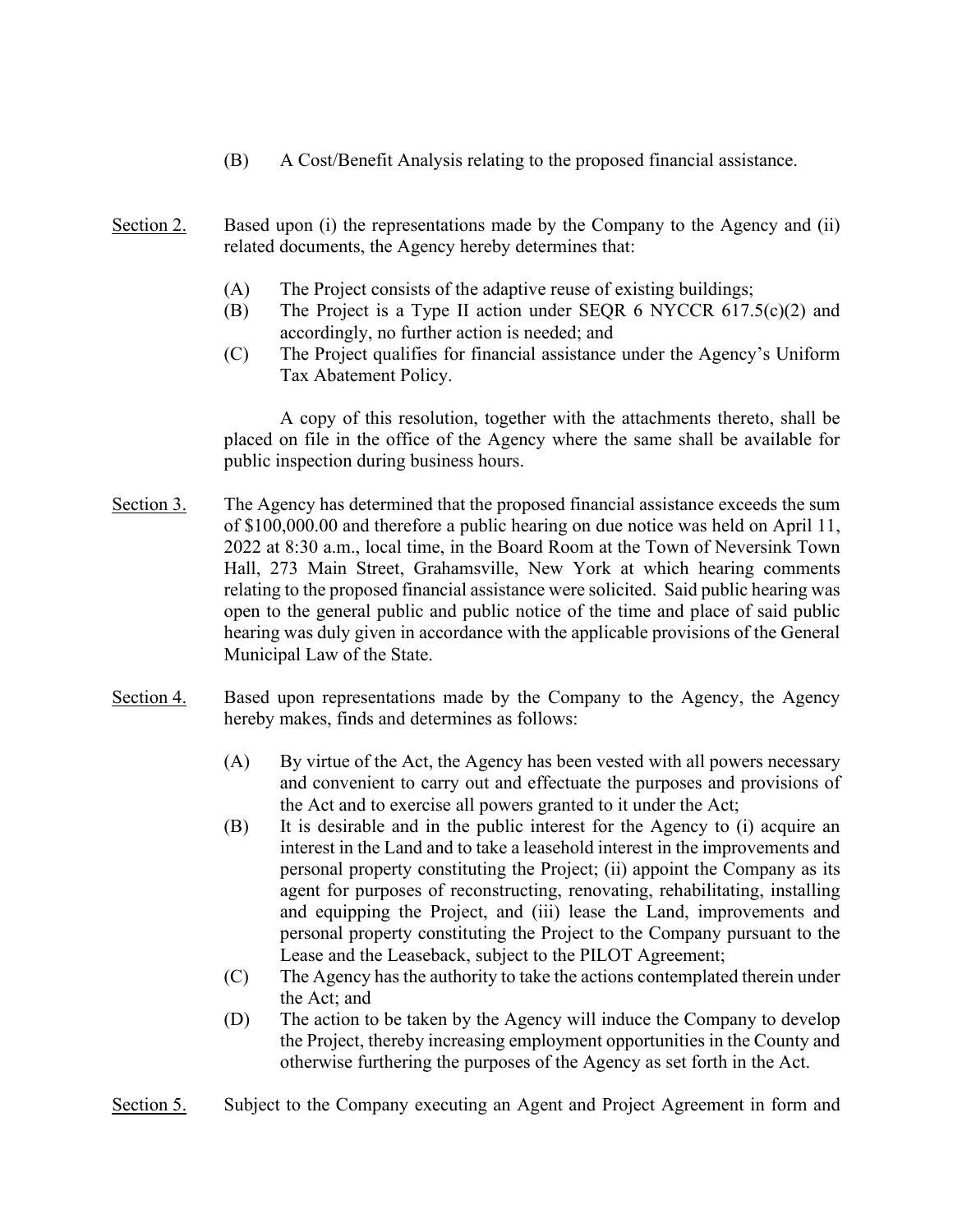substance approved by the Chief Executive Officer, the Agency hereby authorizes the Company to proceed with the acquisition, construction, reconstruction, renovation, rehabilitation, installation and equipping of the Project and hereby appoints the Company as the true and lawful agent of the Agency to acquire, construct, reconstruct, renovate, rehabilitate, install and equip the Project on behalf of the Agency; with the authority to delegate its status as agent of the Agency to the Company's agents, subagents, contractors, subcontractors, suppliers, vendors and other such parties as the Company may choose. The appointment described above includes the following activities as they relate to the acquisition, construction, reconstruction, renovation, rehabilitation, installation and equipping of the Project, whether or not the materials, services or supplies described below are incorporated into or become an integral part of the Project; (i) all purchases, leases, rentals and other uses of tools, machinery and equipment in connection with the acquisition, construction, reconstruction, renovation, rehabilitation, installation and equipping of the Project; (ii) all purchases, rentals, uses or consumption of supplies, materials and services of every kind and description in connection with the acquisition, construction, reconstruction, renovation, rehabilitation, installation and equipping of the Project; and (iii) all purchases, leases, rentals and uses of equipment, machinery, and other tangible personal property (including installation costs with respect thereto), installed or placed in, upon or under the Project, including all repairs and replacements of such property. This Agency appointment includes the power to make, execute, acknowledge and deliver any contracts, orders, receipts, writings and instructions, as the stated agents for the Agency, and in general to do all things which may be requisite or proper for completing the Project, all with the same powers and with the same validity as the Agency could do if acting on its own behalf. The aforesaid appointment of the Company as agent of the Agency to reconstruct and equip the Project shall expire on October 31, 2022 if the Transaction Documents have not been executed and delivered.

- Section 6. Based upon the representation and warranties made by the Company in its application for financial assistance, the Agency hereby authorizes and approves the Company, as its agent, to make purchases of goods and services relating to the Project and that would otherwise be subject to New York State and local sales and use tax in an amount up to \$3,436,100, which result in New York State and local sales and use tax exemption benefits ("sales and use tax exemption benefits") not to exceed \$274,888. The Agency agrees to consider any requests by the Company for increase to the amount of sales and use tax exemption benefits authorized by the Agency upon being provided with appropriate documentation detailing the additional purchases of property or services.
- Section 7. Pursuant to Section 875(3) of the New York General Municipal Law, the Agency may recover or recapture from the Company, its agents, consultants, subcontractors, or any other party authorized to make purchases for the benefit of the Project, any sales and use tax exemption benefits taken or purported to be taken by the Company, its agents, consultants, subcontractors, or any other party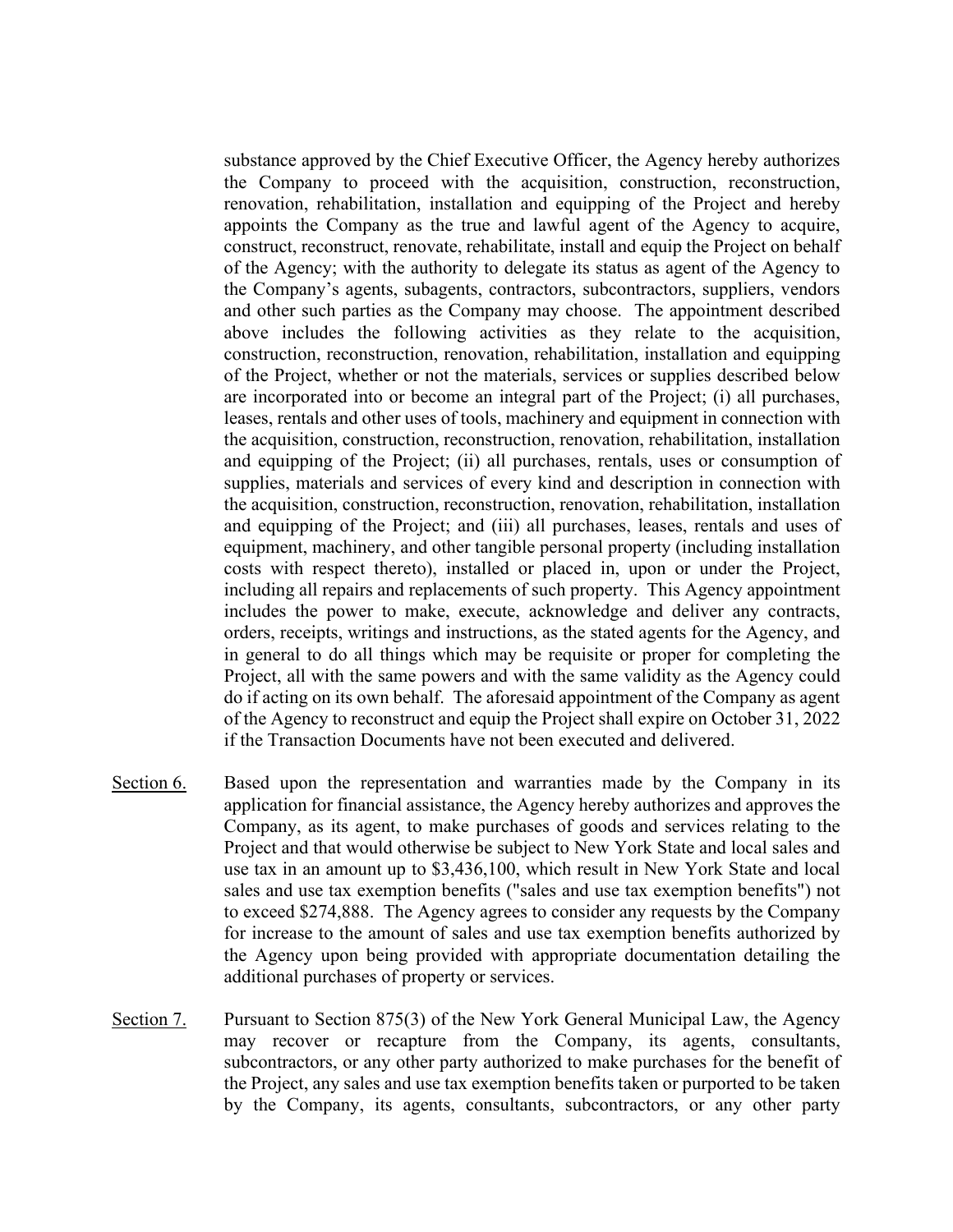authorized to make purchases for the benefit of the Project, if it is determined that: (i) the Company, its agents, consultants, subcontractors, or any other party authorized to make purchases for the benefit of the Project, is not entitled to the sales and use tax exemption benefits; (ii) the sales and use tax exemption benefits are in excess of the amounts authorized to be taken by the Company, its agents, consultants, subcontractors, or any other party authorized to make purchases for the benefit of the Project; (iii) the sales and use tax exemption benefits are for property or services not authorized by the Agency as part of the Project; or (iv) the sales and use tax exemption benefits are taken in cases where the Company, its agents, consultants, subcontractors, or any other party authorized to make purchases for the benefit of the Project, fails to comply with a material term or condition to use property or services in the manner approved by the Agency in connection with the Project. As a condition precedent of receiving sales and use tax exemption benefits, the Company, its agents, consultants, subcontractors, or any other party authorized to make purchases for the benefit of the Project, must (i) cooperate with the Agency in its efforts to recover or recapture any sales and use tax exemption benefits, and (ii) promptly pay over any such amounts to the Agency that the Agency demands.

- Section 8. The Transaction Documents which were negotiated by the Executive Director are hereby approved as to form and substance on condition that: (i) the payments under the Leaseback include payments of all costs incurred by the Agency arising out of or related to the Project and indemnification of the Agency by the Company for actions taken by the Company and/or claims arising out of or related to the Project; and (ii) the terms of the PILOT Agreement are consistent with the Agency's Uniform Tax Exemption Policy.
- Section 9. The Chairperson, Executive Director or Chief Executive Officer of the Agency is hereby authorized, on behalf of the Agency, to execute and deliver the Transaction Documents in the form presented at this meeting all with such changes, variations, omissions and insertions as the Chairperson, Executive Director or Chief Executive Officer of the Agency shall approve, the execution thereof by the Chairperson, Executive Director or Chief Executive Officer of the Agency to constitute conclusive evidence of such approval.
- Section 10. The officers, employees and agents of the Agency are hereby authorized and directed in the name and on behalf of the Agency to do all acts and things required and to execute and deliver all such certificates, instruments and documents, to pay all such fees, charges and expenses and to do all such further acts and things as may be necessary or, in the opinion of the officer, employee or agent acting, desirable and proper to effect the purposes of this resolution and to cause compliance by the Agency with all of the terms, covenants and provisions of the documents executed for and on behalf of the Agency.
- Section 11. It is hereby found and determined that all formal actions of the Agency concerning and relating to the adoption of this resolution were adopted in an open meeting of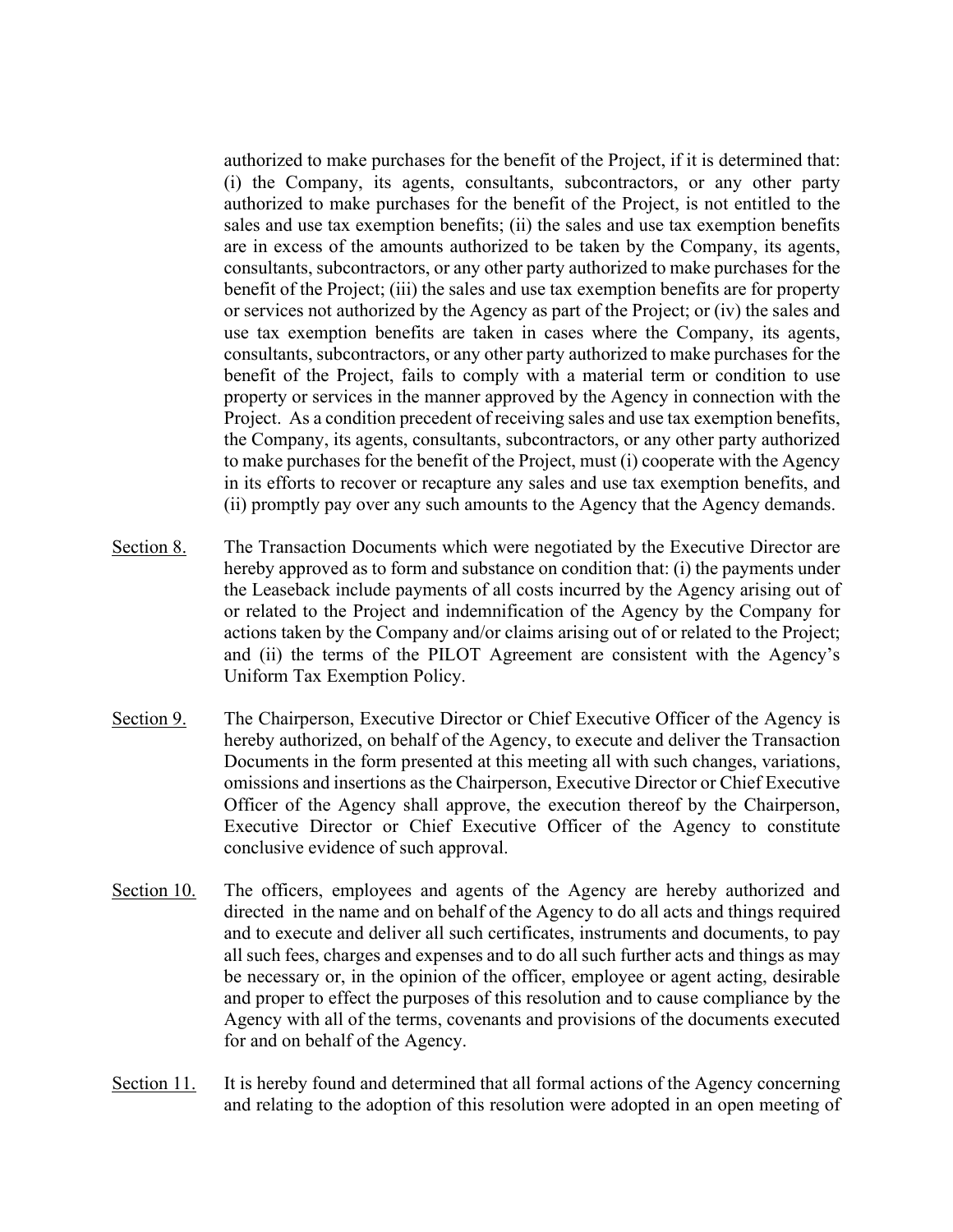the Agency; and that all deliberations of the Agency and of any of its committees that resulted in such formal action were in meetings open to the public, in compliance with all legal requirements.

- Section 12. The Executive Director, Chief Executive Officer or Counsel to the Agency is hereby authorized and directed (i) to distribute copies of this resolution to the Company; and (ii) to do such further things or perform such acts as may be necessary or convenient to implement the provisions of this resolution.
- Section 13. This resolution shall take effect immediately.

The question of the adoption of the foregoing resolution was duly put to a vote on roll call, which resulted as follows:

| Suzanne Loughlin | l Yes | ] No   | Absent   | ] Abstain |
|------------------|-------|--------|----------|-----------|
| Edward T. Sykes  | 1 Yes | 1 No   | 1 Absent | Abstain   |
| Carol Roig       | l Yes | ] No   | Absent   | Abstain   |
| Howard Siegel    | 1 Yes | l No   | 1 Absent | Abstain   |
| Scott Smith      | 1 Yes | $1$ No | 1 Absent | Abstain   |
| Paul Guenther    | l Yes | ] No   | ] Absent | 1 Abstain |
| Sean Brooks      | Yes   | ] No   | ] Absent | Abstain   |

The resolution was thereupon duly adopted.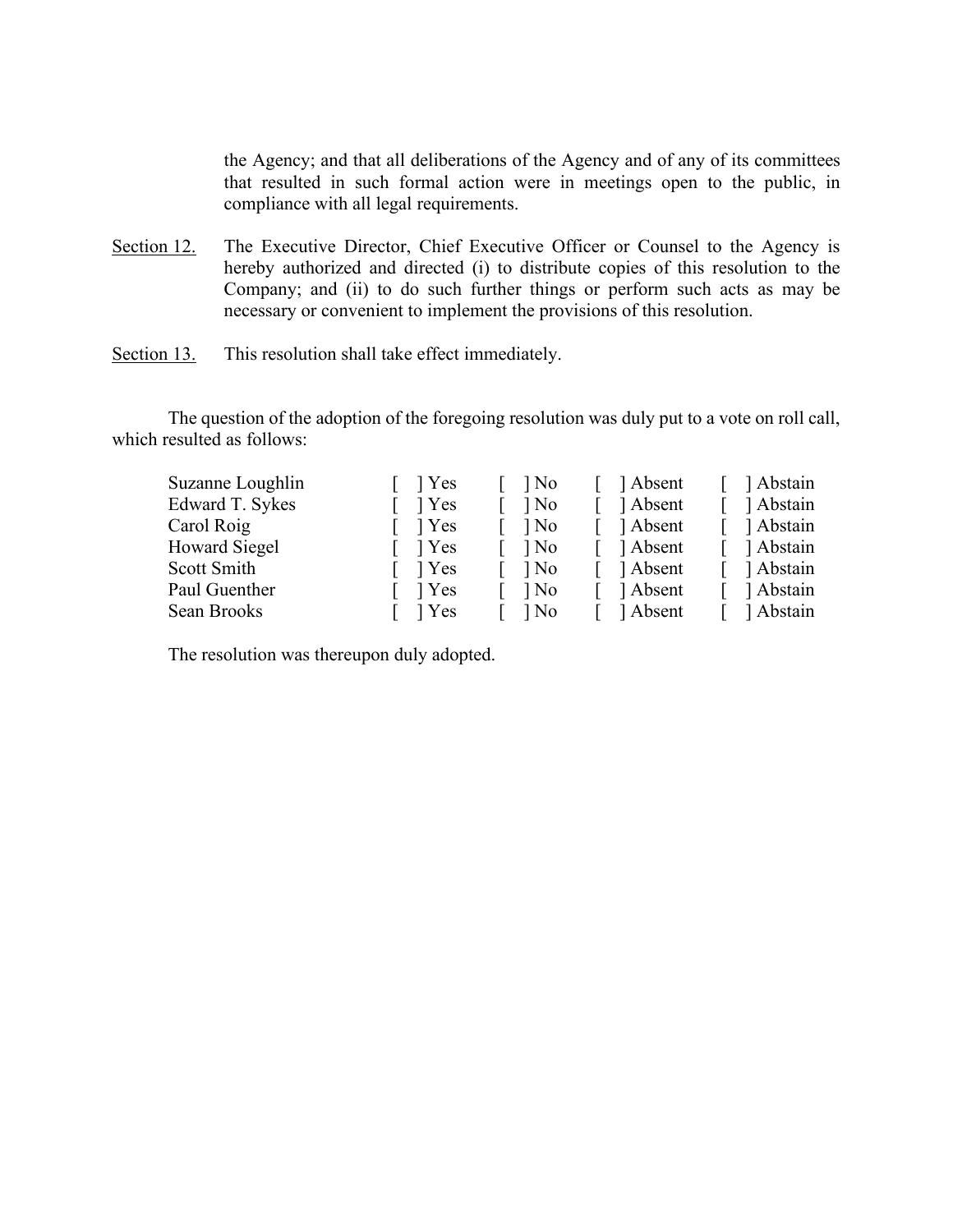STATE OF NEW YORK : :SS COUNTY OF SULLIVAN :

I, the undersigned Secretary of the Agency DO HEREBY CERTIFY THAT:

- 1. I have compared the foregoing copy of a resolution of the County of Sullivan Industrial Development Agency ("Agency") with the original thereof on file in the office of the Agency, and that the same is a true and correct copy of such resolution and of the proceedings of the Agency in connection with such matter.
- 2. Such resolution was passed at a meeting of the Agency duly convened via video conference call on April 11, 2022 at 11:00 a.m. at which the following members were present:

|                                                                                                                          | <b>PRESENT</b> |  |  |  |
|--------------------------------------------------------------------------------------------------------------------------|----------------|--|--|--|
| Suzanne Loughlin<br>Edward T. Sykes<br>Carol Roig<br><b>Howard Siegel</b><br>Scott Smith<br>Paul Guenther<br>Sean Brooks |                |  |  |  |
|                                                                                                                          |                |  |  |  |

3. The question of the adoption of the foregoing resolution was duly put to a vote on roll call which resulted as follows:

| Suzanne Loughlin     | $\vert$ Yes       | $\log$ | ] Absent | Abstain   |
|----------------------|-------------------|--------|----------|-----------|
| Edward T. Sykes      | 1 Yes             | ] No   | 1 Absent | Abstain   |
| Carol Roig           | 1 Yes             | $\log$ | Absent   | Abstain   |
| <b>Howard Siegel</b> | 1 Yes             | ] No   | ] Absent | 1 Abstain |
| Scott Smith          | $\frac{1}{2}$ Yes | l No   | 1 Absent | Abstain   |
| Paul Guenther        | l Yes             | l No   | Absent   | Abstain   |
| Sean Brooks          | 1 Yes             | ] No   | ] Absent | 1 Abstain |
|                      |                   |        |          |           |

and therefore, the resolution was declared duly adopted.

70321-016v5